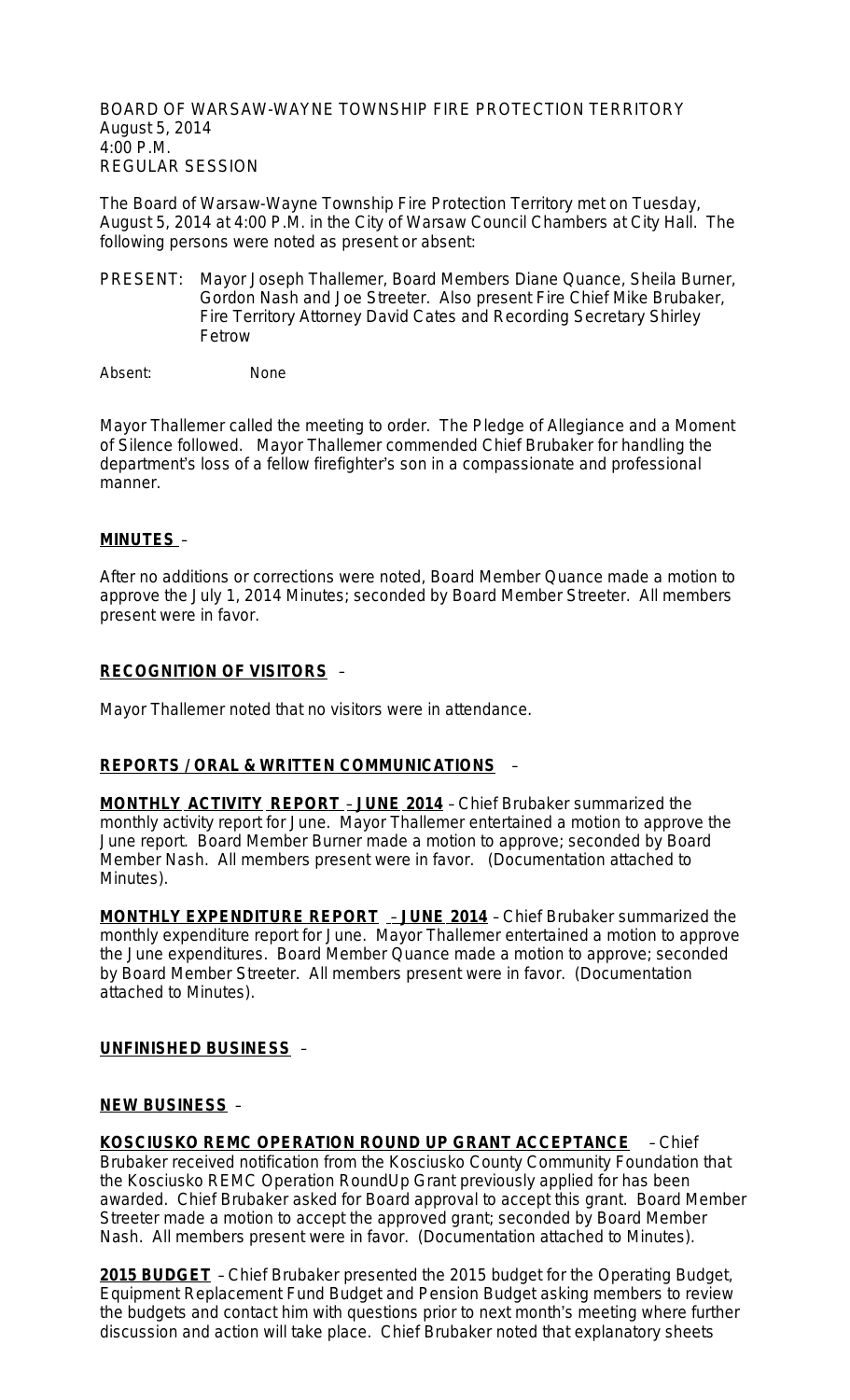have been provided as well as spreadsheets explaining salaries/wages, employee benefit calculations and insurance cost information. Chief Brubaker highlighted the Operating Budget as follows: (1) Salaries and Wages reflect 2 new hires for 2015; however, if the 2 new hires budgeted in 2014 are hired prior to yearend, the 2 new hires for 2015 would be removed from the budget; (2) \$5,000 increase in overtime; (3) Operating Supplies increased approximately 4% with a decrease in vaccination costs; (4) Repairs and Maintenance Supplies increased approximately 2%; (5) no increase for Other Supplies; (6) Professional Services increased substantially due to money budgeted for engineering and architect fees for Station 3; (7) Communication and Transportation increased approximately 5% due to additional telephone expenses for truck laptops; however, no increase for training and a reduction in mileage was noted; (8) no increase for Advertising and Printing; (9) see Attachment C for an explanation of the insurance increase; (10) no increase in Utility Services; (11) Repairs and Maintenance increased approximately 5% overall due to the age of the trucks and equipment and required testing, and continued building maintenance is required at both stations; (12) no rentals increase; (13) Other Services and Charges decreased approximately 14% reflecting a slight increase in subscriptions and dues and a reduction in the volunteer contract; (14) Capital Outlays (Machinery and Equipment) had no increase; (15) Other Capital Outlays reflects a 147% increase for the purchase of an SCBA fill station at Station 2 and tornado siren at Station 1. Chief Brubaker noted an 8% reduction in the Operating Budget from 2013 to 2014. (Documentation attached to Minutes).

Chief Brubaker highlighted the Equipment Replacement Fund Budget as follows: (1) a decrease of approximately 38% in Other Services and Charges (Debt Service) due to truck replacement removed from debt service and added to Other Capital Outlays; (2) Other Capital Outlays increased 587% for the purchase of a truck to replace Rescue 2. Chief Brubaker noted that the 1997 Rescue 2 was slated to be replaced in 2012. With the Equipment Replacement Fund balance currently at approximately \$1.8 million and the probability of obtaining a bond for the purchase of Station 3 in the near future, Chief Brubaker budgeted Rescue 2 as a purchase; (3) no increase in Capital Outlays (Improvements Other Than Building) with ongoing repairs and improvements to the stations including concrete and asphalt drives; (4) no increase in Machinery and Equipment. Chief Brubaker noted that the overall 102% increase in the Equipment Replacement Fund budget is due to the replacement of Rescue 2. (Documentation attached to Minutes).

Chief Brubaker briefly touched on the Pension Fund noting that a spreadsheet was attached reflecting wages for the remaining retirees and dependents on the plan. (Documentation attached to Minutes).

## **TRAVEL R EQUESTS** –

**GOOD TO GREAT LEADERSHIP COURSE (PART 2)** – Mayor Thallemer entertained a motion to approve the travel request. Board Member Streeter made a motion to approve; seconded by Board Member Quance. All members present were in favor. (Documentation attached to Minutes).

#### **OTHER MATTERS THAT MAY COME BEFORE THE BOARD** –

#### **MEETING REVIEW** –

NO ITEMS CARRIED FORWARD

NO VISITORS' QUESTIONS AND COMMENTS